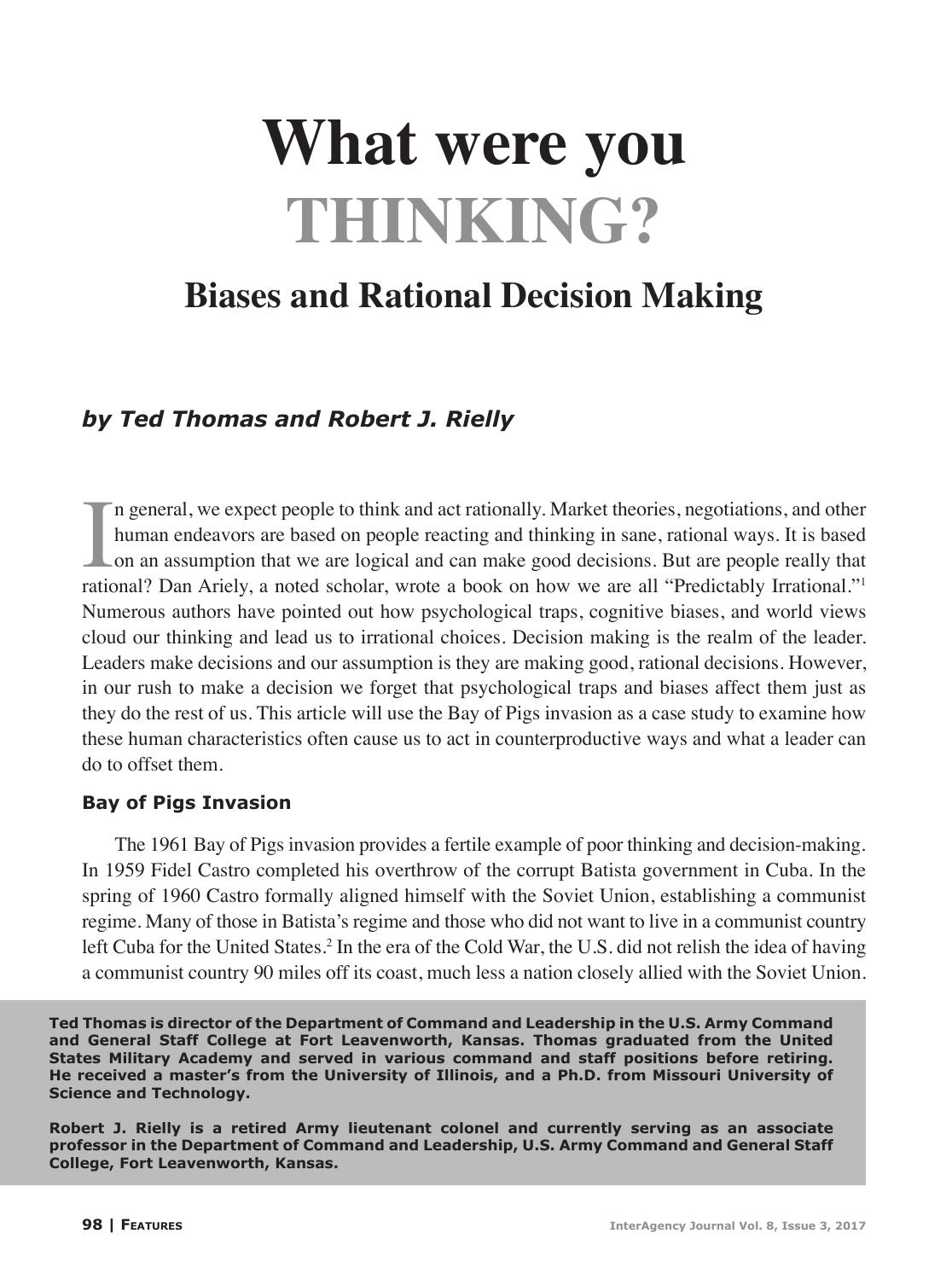The U.S. began making plans to overthrow Castro during President Eisenhower's presidency in 1960. President Eisenhower, the Supreme Allied Commander, five star general, and hero of WWII, directed the CIA to start looking at planning covert operations to bring down Castro. Kennedy did not know the planning was going on before the election and even heavily criticized the Eisenhower administration for their passivity.3 Two days after newly elected President John F. Kennedy was sworn in as President, he was briefed by Richard Bissel, a CIA planner and chief architect of the plan to invade Cuba. Kennedy described Bissel "as the only CIA man he knew well enough to trust."4 Possessing a certain amount of hubris after winning the election, the Kennedy administration proceeded with the strategy. The plan envisioned recruiting and training approximately 1400 Cuban exiles to do a beach landing in Cuba to overthrow Castro's regime. Should the invasion fail, the exiles were supposed to escape into the Escambray Mountains and link up with guerillas in the mountains continuing an insurgency against the communist government.<sup>5</sup>

Since it was supposed to be a secret operation not many people were briefed, to include the Joint Chiefs of Staff (JCS) who were marginally read in on the plan. When asked their opinion, the chiefs said it had a "fair chance" of success, which President Kennedy interpreted as a "good chance." In the post mortem following the failed invasion the JCS were asked what they meant and said they thought it had a three times higher probability of failure than success. That is not the way President Kennedy interpreted "fair chance."6

As a result of the Bay of Pigs invasion the Kennedy administration was diplomatically embarrassed, the CIA was discredited, and several of its leaders were fired. It also provided a major victory for the Cuban revolution, Fidel Castro in particular. Castro was forced deeper into the Soviet Bloc for support and survival. This incident set the stage for the showdown between the United States and the Soviet Union in the Cuban Missile Crisis, bringing the world to the edge of nuclear war.7

The question is, how could so many smart people make so many irrational decisions? Kennedy's cabinet was stacked with intellectuals and experts who had years of government and corporate experience or who were Harvard professors and subject matter experts.<sup>8</sup> Irving Janis's book attributes much of the failure of the operation to groupthink. He defines groupthink as "a mode of thinking that people engage in when they are deeply involved in a cohesive in-group, when the members' strivings for unanimity override their motivation to realistically appraise alternative courses of action."9 Groupthink was certainly a major factor in the poor decision making and lack of critical thinking evidenced at the Bay of Pigs fiasco. However, there are other just as insidious threats to rational decision making evident in this case.

**Groupthink was certainly a major factor in the poor decision making and lack of critical thinking evidenced at the Bay of Pigs fiasco.** 

#### **Cognitive Biases**

Cognitive biases or hidden traps in thinking often lead to poor decisions. "People sometimes confuse cognitive biases with logical fallacies, but the two are not the same. A logical fallacy stems from an error in a logical argument, while a cognitive bias is rooted in thought processing errors often arising from problems with memory, attention, attribution, and other mental mistakes."10 Logical fallacies come from poor thinking while cognitive biases are a part of being human. The problem with these biases is they become part of how we think and are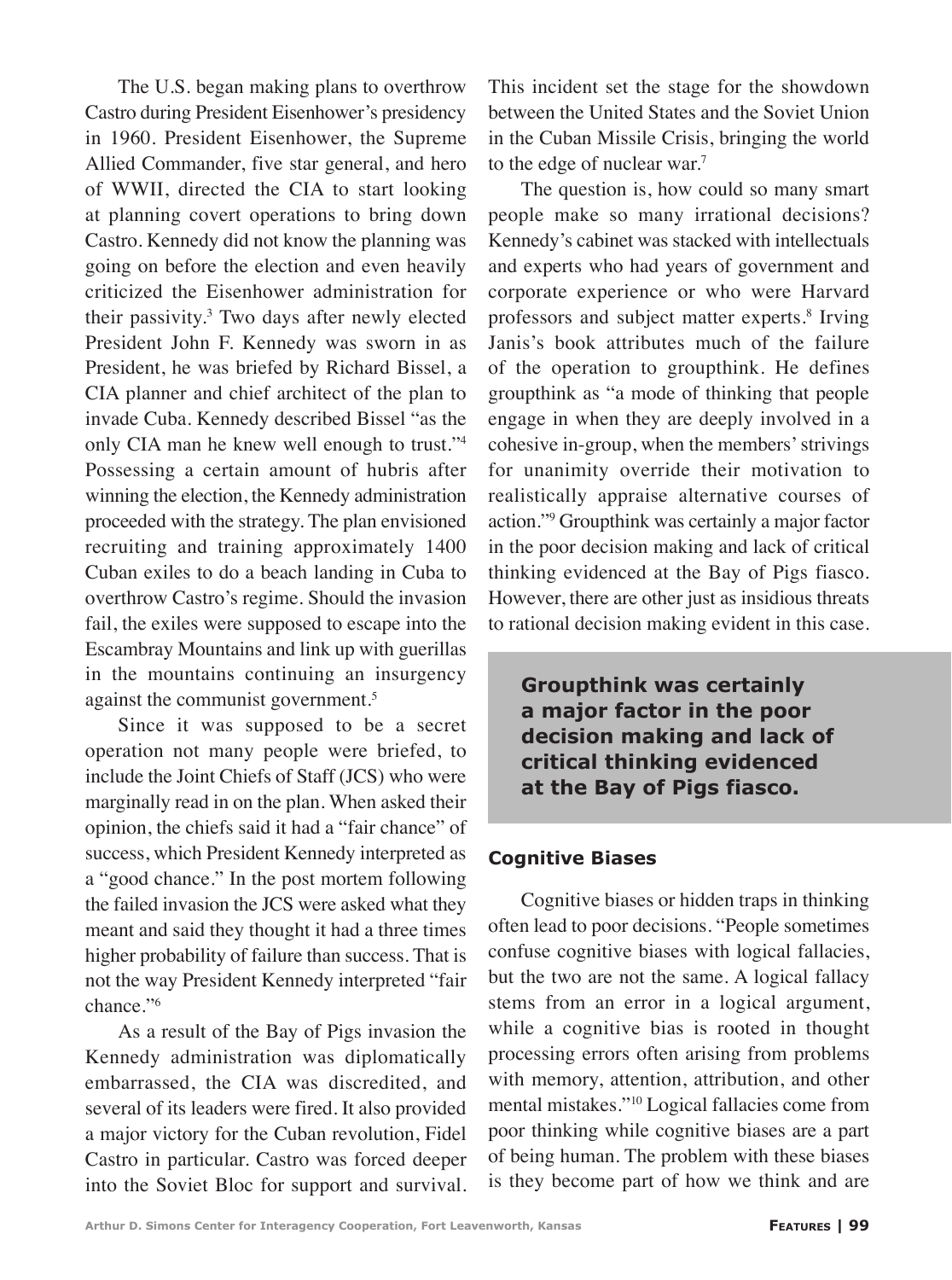therefore invisible to us, causing us to not see them even as we fall into them.<sup>11</sup> Research has uncovered many cognitive biases. This article will focus on six of the more common traps: confirming evidence, sunk cost, framing, status quo, anchoring, and overconfidence.

The confirming evidence trap leads us to seek out information that confirms our existing point of view and avoids or discounts information that contradicts our point of view.12 President Kennedy wanted plausible deniability of US involvement. Yet Pierre Salinger, the President's press secretary, referred to the plan as "the least covert military operation in history." Even the President read in the newspapers about secret training camps in Guatemala and efforts to recruit Cubans in Miami to fight in the exile forces. Despite the abundance of leaks, the

# **How a problem is framed influences how we approach the problem.**

administration didn't see the information as a problem. Instead, they decided to ignore this evidence and focus on plausible deniability of U.S. participation due to the lack of direct involvement. Somehow, they thought that no "direct involvement" of U.S. forces would be enough to convince the world that the U.S. was not involved.13

The sunk cost trap is how we make current decisions based on past decisions regardless of whether or not the past decision has any bearing on the current issue. To change our current decision might make us look like we made a bad prior decision, and we are often unwilling to admit we made a mistake.<sup>14</sup> President Kennedy and his advisors made a decision two days into the presidency to back the invasion of Cuba based on a persuasive briefing by a trusted expert, Richard Bissell. As evidence started to mount on the inadvisability of the decision, the

administration did not want to look like they had made a mistake in their earlier decision. Bissell who had put so much emotional energy into planning the invasion was not able to "see clearly or to judge soundly."15 So much effort and planning were already sunk into the invasion that it moved inexorably forward.

How a problem is framed influences how we approach the problem. People tend to accept the way the problem is given to them without looking at it from a different perspective or point of view. For instance, people tend to be riskaverse when decisions are framed in terms of gains and losses, wanting to avoid losses over possible gains.16 The CIA framed the Bay of Pigs invasion in terms of the danger of having a Soviet satellite 90 miles off the coast of Florida. With Soviet influence virtually on our borders, the gain was in terms of the safety and security of the U.S., as well as the possibility that other Latin American countries would not follow suit in becoming communist.17 This strongly influenced how the administration saw the problem. Had the decision been framed by the consequences of failure and loss, the result would have been different. The U.S. lost credibility and the trust of nations throughout the world, and lost security on its borders by the forcing of a closer alliance between Cuba and the Soviet Union.<sup>18</sup>

The status quo trap is based on the fact that people are averse to change and would prefer the current situation over something new or different.19 When Kennedy became president, the planning for the invasion was already well under way. Rather than change the plan, Kennedy elected to stick with it and maintain the status quo.

The anchoring trap is reflected by the fact that we give inordinate credence to the first information we receive and then compare any new information to the original thought, idea, or data.20 Thus, the first information we receive "anchors" our thoughts. The first briefing by Bissell anchored the administration to the idea of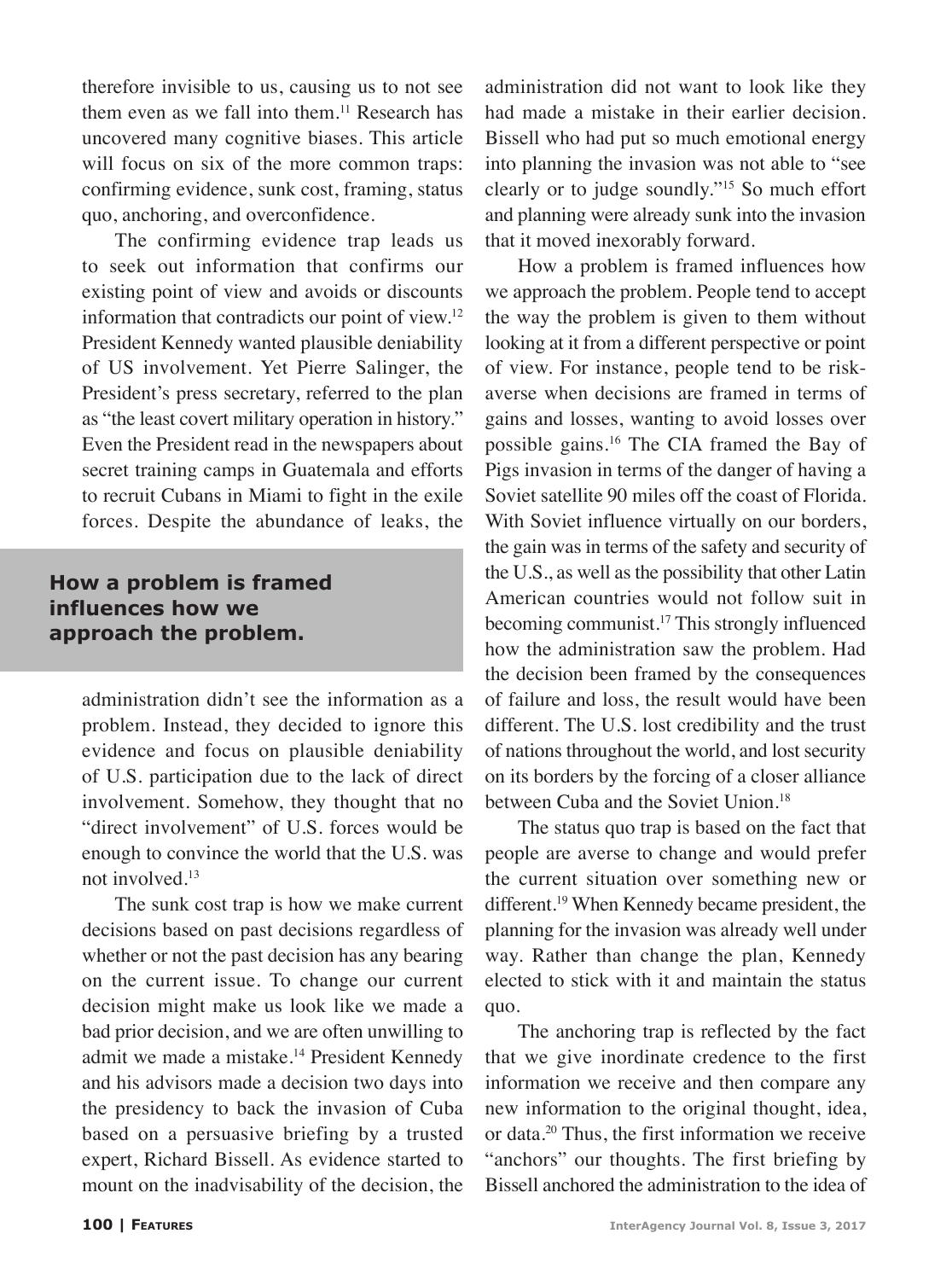an invasion. Bissell himself altered the plan from a small scale covert operation to an invasion in November of 1960. The President was only briefed on the invasion plan two months later in January of 1961. The President and his advisors never seriously considered other options such as using diplomatic and economic leverage, a small scale infiltration of exiles, or even major military intervention with U.S. forces, because they were anchored to the exile brigade beach assault and invasion option.21

The overconfidence trap states we are too self-assured about our abilities in making decisions and forecasting future consequences, which causes us to take greater risks. $22$  Experts are especially vulnerable to this trap because they are more convinced they are right due to their expertise and partially to maintain the appearance of being an expert.23 If they don't know the answer, then they are obviously not much of an expert. After the election in 1960, there was a sense of euphoria that nothing could stop the new administration in solving the nation's problems and challenges. Kennedy and his advisors were overly optimistic, giving them a low sense of vulnerability about their cause and ability to win. They viewed the Bay of Pigs plan through the lens of democracy is good and communism is bad and whatever we do will be vindicated by the non-communist nations of the world.24

Many of these traps are linked and feed off each other. Overconfidence often starts with anchoring. Confirming evidence is often done after a prior decision is made, and we look for evidence to confirm the sunk cost or the status quo. The status quo is often due to the sunk cost. Our framing of a problem may start with the anchoring of a suggestion or fact that may or may not be relevant. These six cognitive biases are only a few of the biases, but some of the more prevalent. The real importance of understanding these thinking traps and biases is knowing how to deal with them.

Cognitive biases can be particularly common in the military especially with planning and execution. Both commanders and their staffs can be vulnerable to the anchoring trap with the first piece of information they receive. They can view all subsequent pieces of information through this lens. In addition, when the commander makes the decision and the staff begins preparing for execution, we see confirmation bias when people tend to ignore any information or intelligence that contradicts the approved plan. Commanders and their staffs can fall victim to the sunk cost trap when they refuse to reframe a problem or adjust a course of action or decision because of the time, effort and resources already invested. Finally, most leaders are not enthusiastic about change, but change can be necessary. Commanders and their staffs fall victim to the status quo trap when they choose to keep doing the same thing despite evidence to the contrary. We often tend to do more of the same and reinforce failure hoping for a change in the outcome.

**The overconfidence trap states we are too self-assured about our abilities in making decisions and forecasting future consequences...**

#### **Ways to Address our Biases**

There are many different ways to address faulty thinking and cognitive traps. Just knowing that these traps exist, and that we are all subject to them, is the first step in overcoming them. Leaders have to overcome these traps on two levels - first individually as a leader, and secondly as part of a collaborative group. At the individual level a person not only needs to recognize that traps exist, but they also need to be proactive in what they can do about it.

Leaders have a responsibility to examine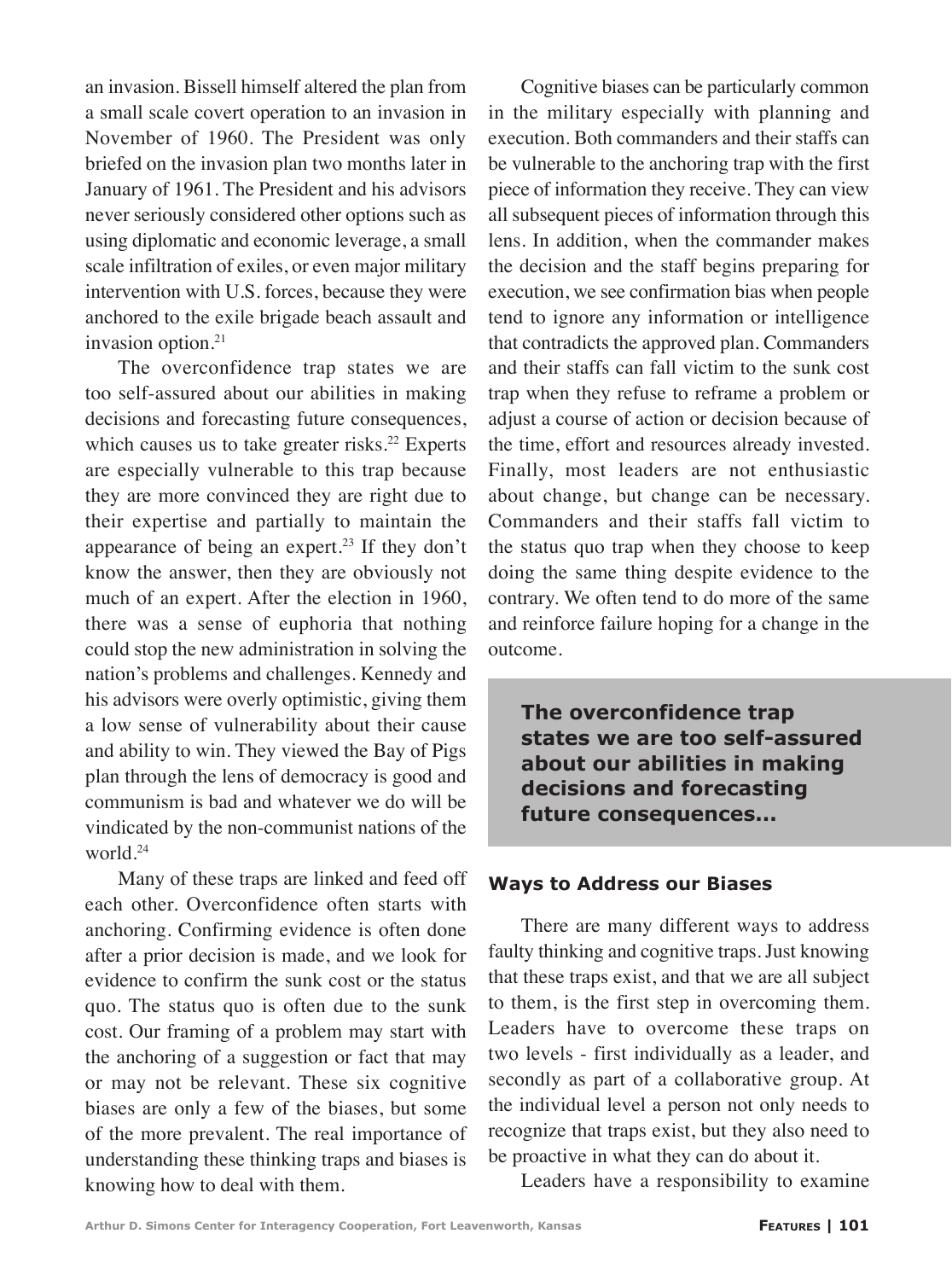their thinking and avoid cognitive biases to the best of their ability. To avoid the anchoring trap, good leaders purposely seek out those with different opinions. Leaders should avoid speaking too early and giving their opinion, otherwise they may anchor those they supervise to their own preconceptions. Leaders should also think about the situation on their own before consulting others' opinions to avoid becoming anchored themselves.25

Leaders should examine how emotionally attached they are to the situation and realize how that will taint their decision-making. They find people who are uninvolved in the current or past decisions and who do not have the knowledge of sunk costs. They build a climate where people

# **Protecting against traps is not just an individual responsibility, but also a group responsibility.**

embrace experimenting and failure, where it is accepted to own their mistakes and fail forward.26

They try to look at the problem through a different lens or point of view and try to reframe the question or problem using different perspectives and pose problems neutrally, not favoring either gains or losses.<sup>27</sup> They examine what their current procedures are to determine if those procedures and processes are getting the organization to their vision.

For the status quo trap, leaders need to identify other options and compare them to the status quo to determine if the status quo is the best option to reach the objective. They should also examine if the status quo would still be an option if it was not already in place.<sup>28</sup>

The principle ways to combat the confirming evidence trap are to examine all information equally with the same criteria and use red team techniques (explained below) or designate a trusted person to play devil's advocate. Finally, leaders should avoid asking leading questions to

get the answers they are looking for and instead ask open ended questions to explore the situation and encourage debate.<sup>29</sup>

Finally, leaders should conduct premortems and post-mortems as a way to counter overconfidence. A pre-mortem looks at how the project, plan, or organization could fail in the future, while a post-mortem takes a view from the future looking into the past to determine why it did fail. The decision maker should challenge their own judgment especially when forecasting results of actions. In addition, the decision maker can provide data to support their predictions.30 Leaders drive the process to help their organization overcome biases and that process starts with themselves.

Protecting against traps is not just an individual responsibility, but also a group responsibility. Combatting traps in a collaborative group begins with climate. When leaders set the proper climate in terms of policies, procedures and systems to protect against biases, they will make better collaborative decisions. A few techniques and methods for leaders to improve decision making in a collaborative group are red teaming, diversity, questioning, and establishing a safe to fail climate.

Red teaming involves establishing a team to look at the issue from the adversary's or opponent's view point. It is more than just playing devil's advocate. It seeks to get in the mind of the adversary and think the way they do. Red teams challenge assumptions, look at "what-if" scenarios, and provide possible answers to how the opponent would act and react to different decisions and scenarios. A few of its goals are to break through cognitive biases, improve decision making, and avoid surprises. $31$ Red teaming avoids groupthink by taking people out of the group to look at the problem. It also addresses each of the other six cognitive traps. The red team challenges the evidence and looks at disconfirming information. They are not worried about sunk cost or the status quo. They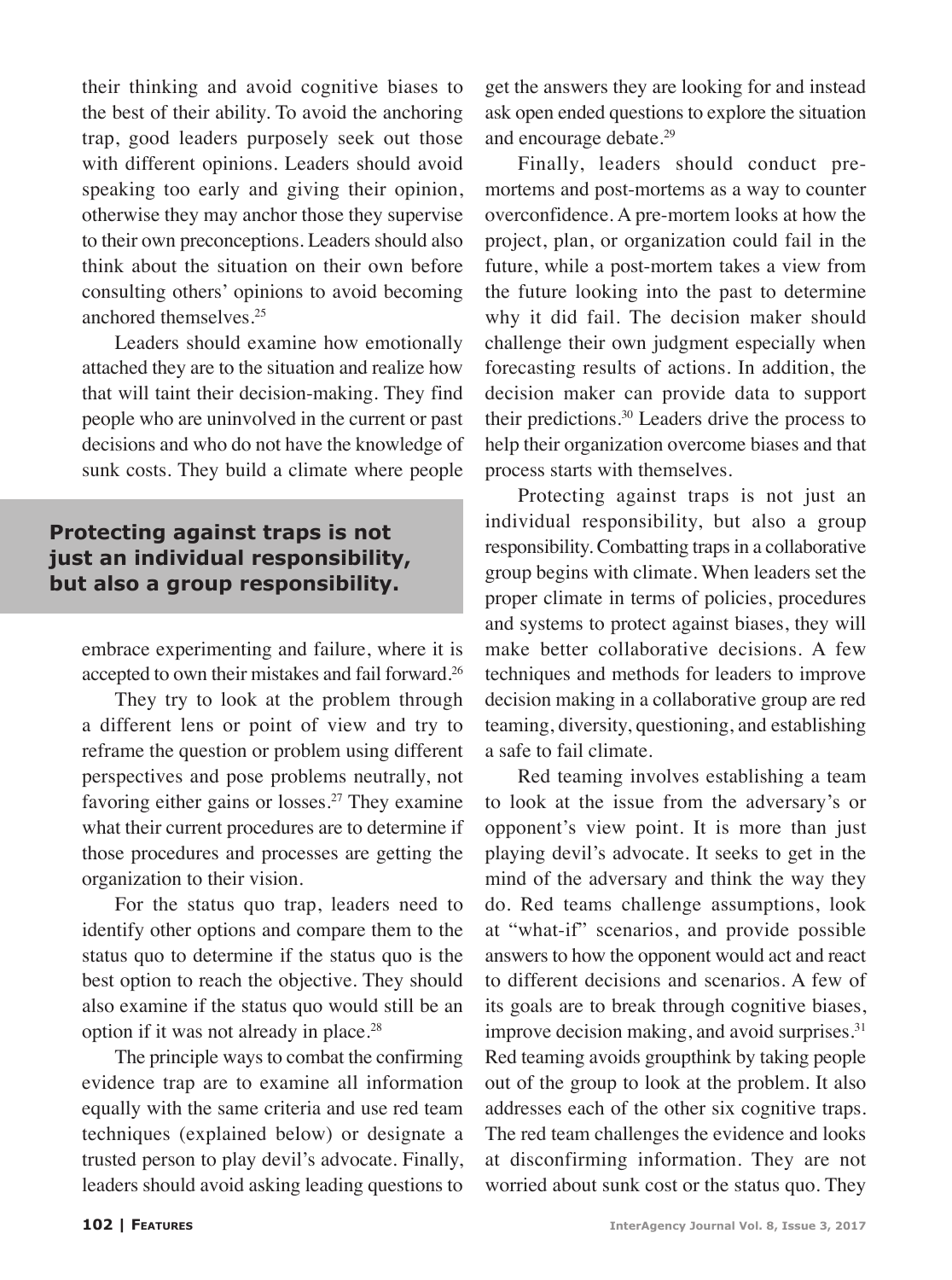look at the problem from different points of view and avoid the framing and anchoring traps. They are trying to find ways for the plan or decision to fail and avoid the overconfidence trap.

Diversity ensures there are differing opinions in a group including minority views, dissenting opinions, and disinterested parties who have not made a judgment on the problem. Diversity can be accomplished through different nationalities, religions, cultures, races, gender, ethnicity, language, age, social status, experiences, and political affiliation, to name a few. A diverse set of viewpoints increases creativity and innovation<sup>32</sup> and helps overcome groupthink, anchoring, sunk cost, and status quo traps.

Establishing a climate where questions are encouraged and valued helps people to challenge assumptions, predispositions, and paradigms that lead to cognitive biases. Questioning helps organizations survive and thrive in volatile and quickly changing environments. Questioning requires humility and a desire to learn, which comes from genuinely listening. Understanding the foundations of critical thinking are a great place to start in developing a keener ability to ask the right questions and overcome biases. Questioning facts, assumptions, points of view, paradigms and mental models, purpose, and problems are key lines of thinking to exposing all of the cognitive biases addressed here.<sup>33</sup>

Leaders who create a climate where it's safe to fail have an organization in which people are willing to expose their thinking and reasoning to the group. It means leaders are eager for feedback to improve their thinking and processes, especially when things go wrong. In order to achieve a safe to fail environment, we need a climate where it's safe to think and safe to challenge. A safe to think climate is one in which people have time to read and think, to be curious and gain new information. A safe to challenge climate is one in which people are able to challenge the organization's idea of who it is and what it does, to question its mental models

without fear or threat of reprisal. Safe to fail is about allowing and taking risks to stay relevant  $34$ and to avoid the cognitive traps of anchoring, status quo, sunk cost, and framing.

**Establishing a climate where questions are encouraged and valued helps people to challenge assumptions, predispositions, and paradigms that lead to cognitive biases.**

### **Conclusion**

The next major emergency that President Kennedy faced was the Cuban Missile Crisis. He learned from his previous fiasco. His embarrassment and failure in the Bay of Pigs certainly prevented him from becoming overconfident in dealing with Soviet nuclear weapons in Cuba. The administration continuously examined what could go wrong and projected what would be the cascading effects from possible decisions they could make. President Kennedy widened his circle of trusted advisors, including people from outside his party and with divergent views to help in framing the problem and finding an answer. He created a special group to come up with solutions and look at different alternatives which helped to prevent anchoring. Nuclear weapons in Cuba was a totally new problem to this administration, but rules of engagement and contingency plans were already written and could have boxed him into a decision resulting in world war three. He did not let the sunk cost of those plans and the status quo they represented constrain his thinking and decision-making. He learned to not blindly trust the experts, since the experts are often narrow in their viewpoints. He also used different experts to counter each other's opinions and avoid the danger of confirming evidence. In effect, he learned to counteract his cognitive biases and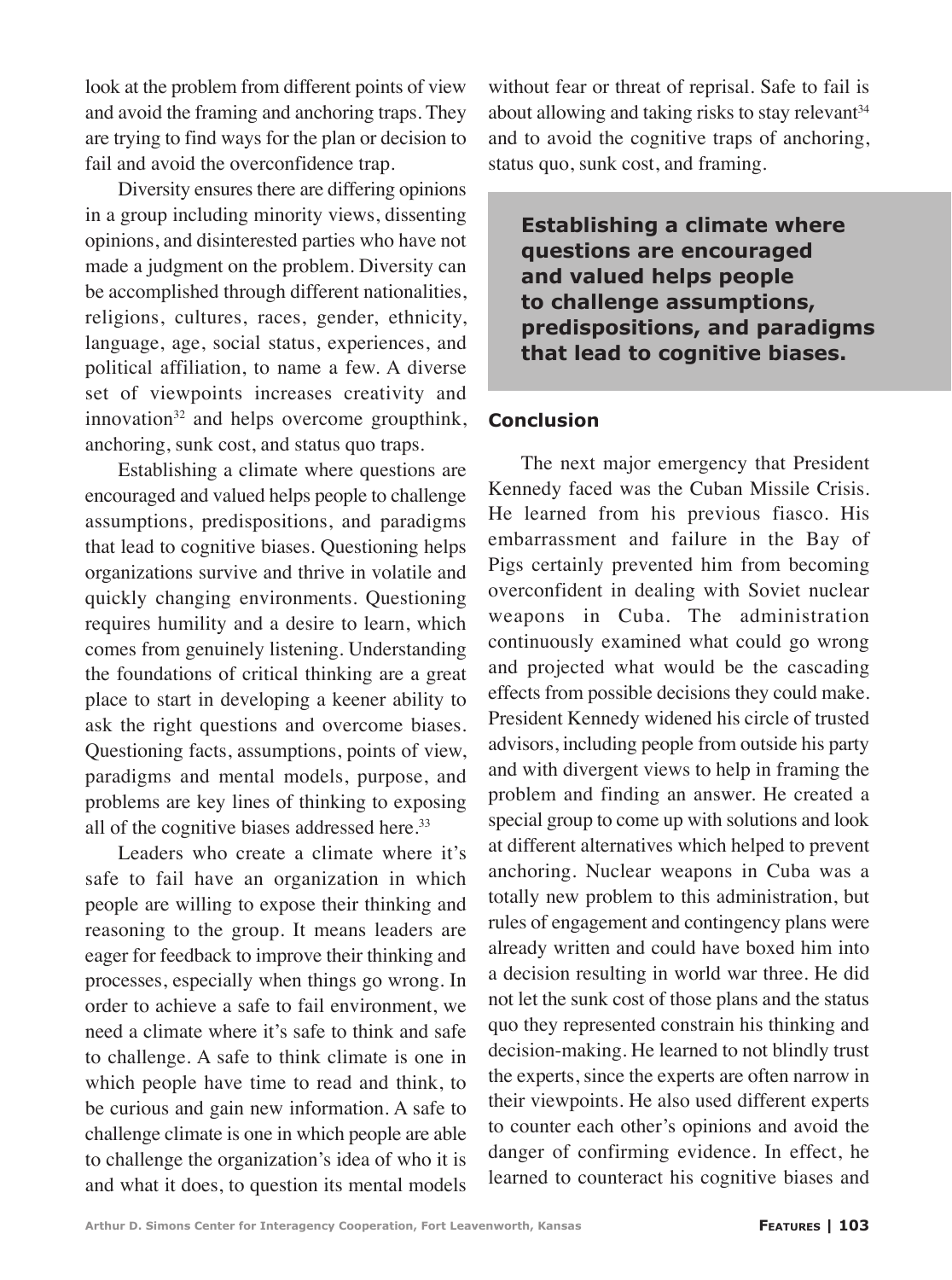avoid groupthink to solve a very complicated problem and avoid thermonuclear war.

Our decisions may not have as catastrophic consequences as thermonuclear war, but poor decision making due to faulty logic and cognitive biases can certainly lead to the demise of companies, programs, or people's careers. Our assumptions are heavily influenced by cognitive biases. Understanding our human tendencies to fall into these traps is needed to have the selfawareness to avoid them. Knowing how to overcome these thinking traps and biases is an invaluable tool for leaders to have and use. *IAJ*

#### **NOTES**

- Ariely, Dan. Predictably Irrational. Harper Collins: New York, pg. xix, 2008.
- Neustadt, Richard E. and Ernest R. May, *Thinking in Time*, The Free Press: New York, 1986, pg. 141.
- Neustadt, pg. 141-142.
- Ibid. pg. 145.

 The Bay of Pigs Invasion, 2016 Featured Story, https://www.cia.gov/news-information/featured-storyarchive/2016-featured-story-archive/the-bay-of-pigs-invasion.html, accessed 26 May 2017.

Neustadt, pg. 142.

 Braudel, Fernand. Invasion at Bay of Pigs, http://www.historyofcuba.com/history/baypigs/pigs6.htm, accessed 11 April 2017.

Janis, Irving, Groupthink 2nd Edition, Houghton Mifflin Co: Boston, 1982, pg. 16-17.

Ibid. pg. 9.

 Cherry, Kendra. "What is a Cognitive Bias? Definition and Examples," Verywell, May 9, 2016, https:// www.verywell.com/what-is-a-cognitive-bias-2794963, accessed 22 March 2017.

 Hammond, John S, Keeney, Ralph L., and Raiffa, Howard. Smart Choices, Broadway Books: New York, 1999, pg. 186.

- Ibid. pg. 194
- Janis, pg. 20.
- Hammond, pg. 192.
- Janis, pg. 46.
- Hammond, pg. 197-199.
- Janis, pg. 30.
- Janis, pg. 15.
- Hammond, pg. 190.
- Hammond, pg. 187.
-